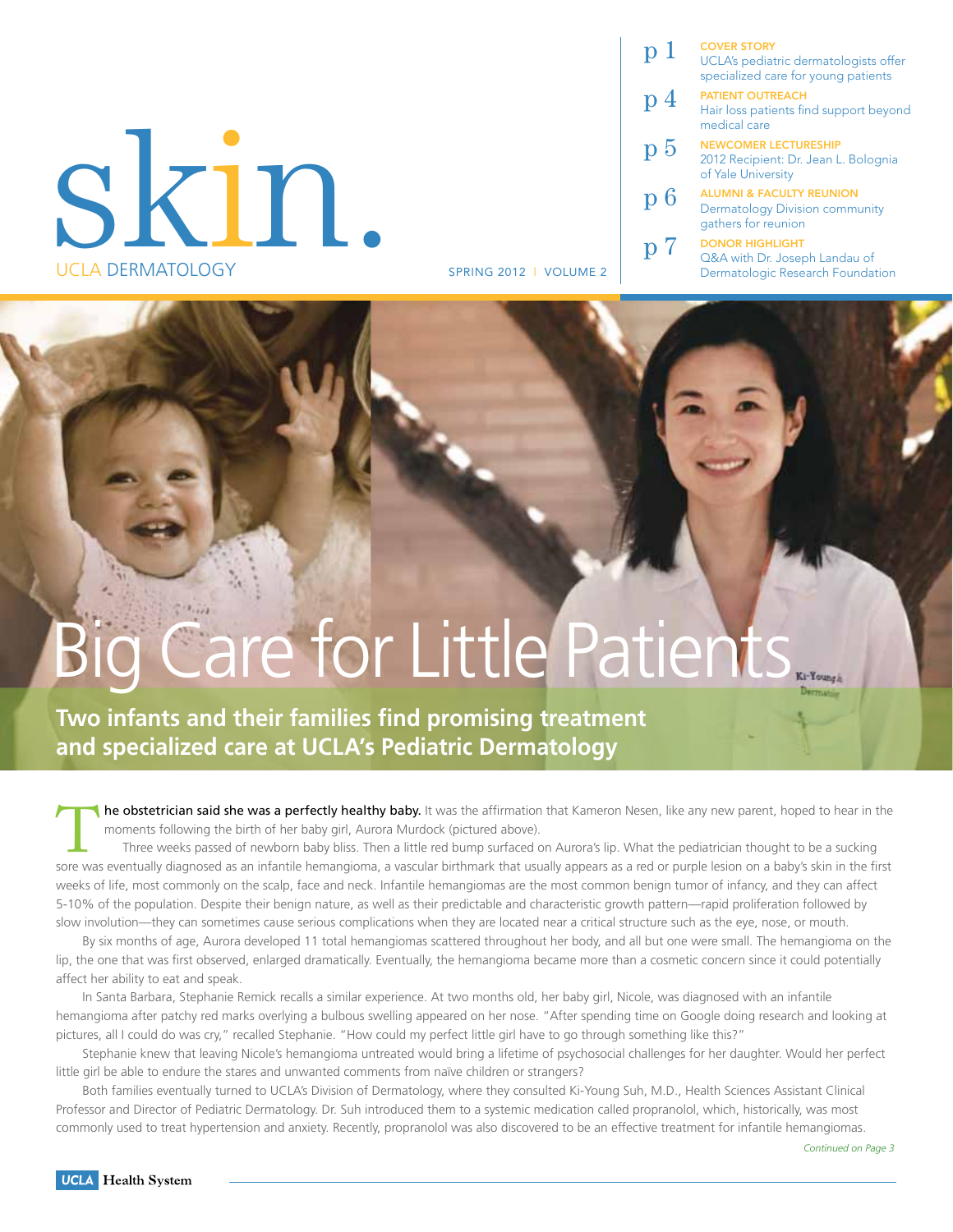

### to UCLA's Dermatology Residency Program

In March 16, 2012, medical students<br>
nationwide tore through envelopes a<br>
rode through an outpour of emotion nationwide tore through envelopes and rode through an outpour of emotion as they disclosed the results of their residency applications to fellow classmates and loved ones. Match Day — as it's typically referred to by medical students and professionals — marks the day each year when medical students learn where they will spend the next three to five years of residency training after graduation.

 The Division of Dermatology's ACGMEaccredited residency training program welcomes only select few annually. Of this year's 347 applicants considered for the division's rigorous training program, only 24 were invited for interviews, and three soon-to-be graduates were matched by the National Resident Matching Program (NRMP) using a computer algorithm that aligns the preferences of applicants to those of residency programs.

- **Jennifer Hau, M.D.** The University of Texas Medical School at Houston (Houston, TX)
- **Mengjun Hu, M.D.** Case Western Reserve University School of Medicine (Cleveland, OH)
- **Sabrina Martin, M.D.** Keck School of Medicine of the University of Southern California (Los Angeles, CA)

 Melvin Chiu, M.D., M.P.H., Health Sciences Assistant Clinical Professor and Associate Director of the division's residency program, is all too familiar with the process. As a former resident, he credits the comprehensive training he received at UCLA with enabling him to provide the best care possible to his patients. Today, he strives to create the same first-rate experience for current residents so they are equipped with the training and confidence necessary to handle any situation they may encounter as practicing dermatologists.

He says, "I had excellent teachers and role models that inspired me to stay in academic medicine and join the UCLA Dermatology faculty when I finished my residency. As a former resident of the program and now a faculty member, I think I have good insight into the unique pressures and challenges facing both the residents and the attending physicians, and I think this truly helps me in my capacity as the associate program director."

 This year's Match Day brings three future residents to the division's residency training program in 2013:

#### *Continued from Page 1*

### Letter from The Chief

During the past 20 years during which I have served as Chief of Dermatology at UCLA, the growth of our program has been remarkable in all areas: clinical, education and research. Our division has created a unified and talented team, and I am very optimistic about the future.

I want to applaud our faculty for all of their contributions thus far, particularly those who are expanding beyond clinical care to give our patients the dedication and unique practice that they deserve. One faulty member, Ki-Young Suh, M.D., is highlighted in our cover story about her treatment of infants with infantile hemangioma and how their families have overcome the stress and risks of treatment



with Dr. Suh and her staff's help. Another faculty member, Carolyn Goh, M.D., is featured in a story about patient outreach for those in the community that deal with hair loss.

On the education front, we have hired eight new full-time clinical educators and one part time. This year's Newcomer lecture was delivered this past April by distinguished guest, Jean Bolognia, M.D. Her presentation, entitled "Skin Signs of Monoclonal Gammopathies," gave an overview of skin disease related to monoclonal gammopathies and brought together key aspects of clinical care, research and education that represent the unified vision of Dermatology that Victor D. Newcomer, M.D. envisioned. Dr. Bolognia inspired our residents, clinical educators and investigators with her knowledge and vision. Additionally, this year's resident match is complete, and we are proud to welcome to our 2013 program three of the top applicants in the country.

Our research has grown as well. Roger Lo, M.D. was honored by election as a member of the prestigious American Society for Clinical Investigation. His laboratory continues to be at the forefront of melanoma research with important strides in understanding B-RAF inhibitor resistance mechanisms, its toxicity, and its combination with other agents to augment patient response and reduce suffering. Jenny Kim, M.D.'s laboratory continues to study skin immunity and defense mechanisms while actively collaborating with multi-disciplinary groups on campus to advance applied sciences in dermatology. Lloyd Miller, M.D. and his laboratory are developing innovative immunomodulatory and vaccination strategies to provide a therapeutic advantage against skin infections caused by staph (Staphylococcus aureus) and MRSA (methicillin-resistant Staphylococcus aureus). As I discussed in my Dermatology Grand Rounds lecture in January, our lab has published a paper in Nature Medicine, which provides a new strategy for vaccines through the induction of a novel mechanism and dendritic cells by a new cytokine, interleukin-32.

We've achieved so much in the past two decades, and we will have some events in the coming year to highlight some of our outstanding program, achievements and faculty. Stay tuned for the UCLA Division of Dermatology Evening Grand Rounds, as well as our upcoming Research Symposium. Also keep an eye out for our Fall 2012 newsletter to see further updates. I believe that the successful growth of the division over the last 20 years is due to our teamwork. We do not work in separate units; we have an integrated approach in which clinician educators and physician scientists work together to achieve common goals.

Robert C. Modlin no

Robert L. Modlin, M.D. Klein Professor of Dermatology, Distinguished Professor of Medicine and Microbiology, Immunology and Molecular Genetics, Chief, Division of Dermatology, Vice Chair for Cutaneous Medicine and Dermatological Research, Department of Medicine

After topical medicines proved ineffective, both families turned to the expertise of UCLA's physicians to administer an aggressive propranolol treatment for each infant. Aurora and Nicole were admitted into local hospitals for observation during the first days of treatment. This included close monitoring of each infant's heart rate, blood pressure, and glucose levels, which may be affected by propranolol. "Because of the potential side effects that may result from this treatment, many pediatric dermatologists choose to start treatments of young infants in a controlled hospital setting," said Dr. Suh, who worked closely with the pediatric intensive care unit hospitalists for the most effective treatment.

At home, the parents of Aurora and Nicole continued treatment with a medication schedule and diet plan in addition to making regular visits to UCLA's pediatric dermatology clinics in Westwood and Santa Monica. "It was emotionally and physically exhausting as a parent because the medication can have pretty serious side effects," recalls Kameron. "Dr. Suh followed up with all of my concerns as a parent. She was calm and compassionate… and would respond to me right away."

Both Aurora and Nicole showed incredible progress within weeks of receiving propranolol and are expected to see the remnants of the vascular birthmarks diminish significantly over time with the help of laser treatments. For mothers Kameron and Stephanie, working with UCLA's pediatric dermatology team not only helped their families prevent years of anxiety and hardship, but also restored their little girls' childhoods.

"We can't thank Dr. Suh and her staff enough for everything they have done for our family," said Stephanie. "She has been so informative and willing to go the extra mile to make this as easy as possible for not just Nicole, but my husband and me."

Dr. Suh is pleased with the outcome. "Watching both Aurora and Nicole improve as much as they did was exciting, and this experience is a great example of why providing pediatric dermatology services at UCLA is so rewarding," she said. "First and foremost, these parents were committed and motivated to staying true to the treatment regimen, which I recognize can be challenging. In addition, I am able to work and collaborate with other top-notch physicians, like the ones I worked with in the pediatric ICU for Aurora's and Nicole's treatment."

In addition to treating infantile hemangiomas and other types of birthmarks, UCLA's pediatric dermatology specializes in services for a variety of skin conditions affecting children and adolescents, including atopic dermatitis, acne, eczema, warts, and alopecia. Dr. Suh adds, "For my other patients who require additional care outside of dermatology, I can confidently refer those patients to pediatricians or other specialists, such as plastic surgeons, radiologists, allergists, and rheumatologists, among many others, within the UCLA system. The collaborative spirit at UCLA makes for great patient care and helps all of us learn from one another, and it's hard to match that."

For more information on UCLA's pediatric dermatology services, call (310) 206-SKIN.

Nicole Remick before and towards the end of treatment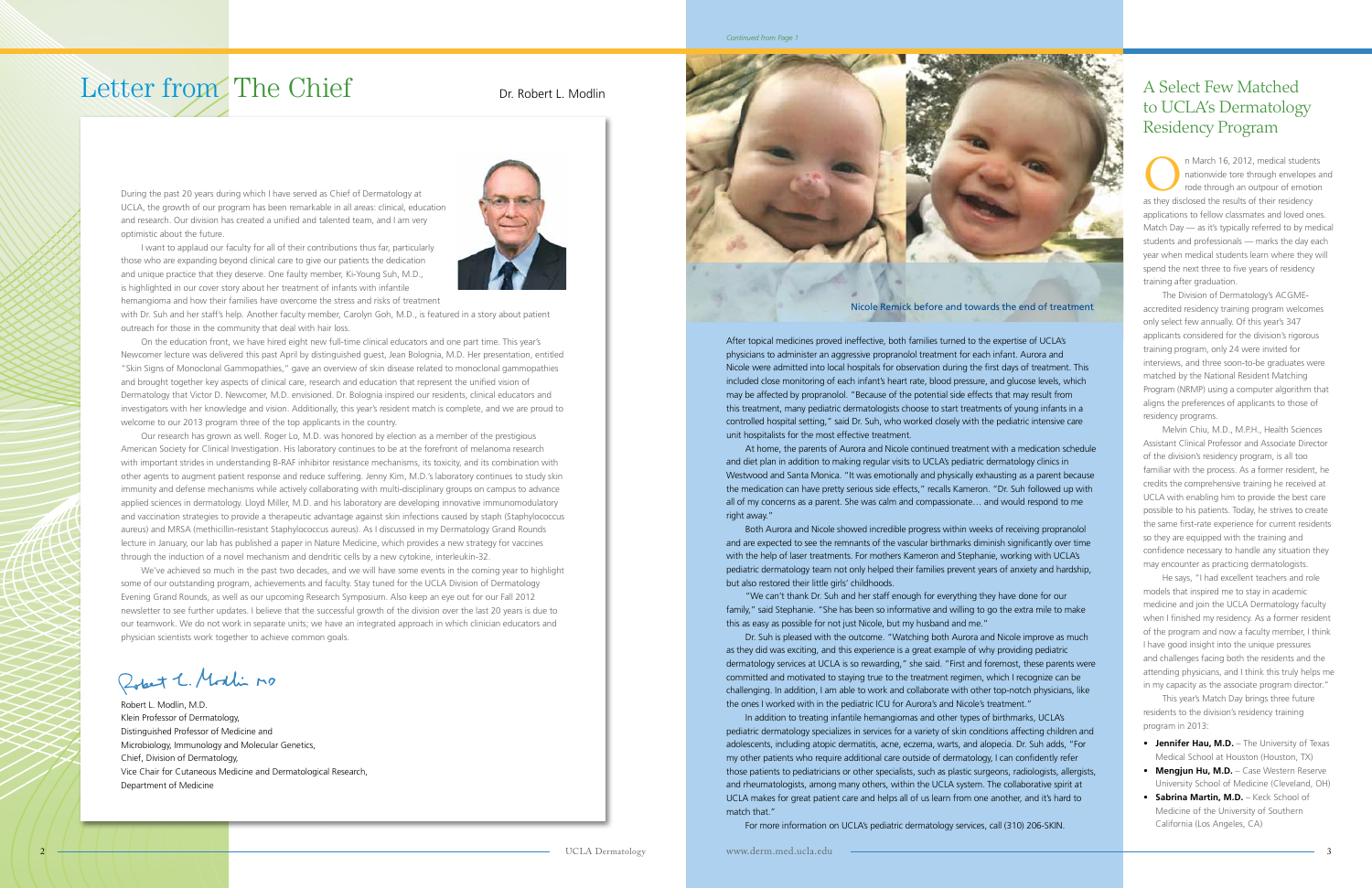## **Patient Outreach**  Hair Loss



### Division Chief Inducted into Prestigious AAAS Fellowship

# **Newcomer Lectureship**

# CARA

**Clinic for Acne Rosacea and Aesthetics**

ARA (Clinic for Acne Rosacea<br>and Aesthetics) serves patients<br>suffering from appearancerelated dermatologic conditions such as science research to promote a better understanding of acne and rosacea and

CARA directors Drs. Christina Kim, Society Clinical Research Grant in the

We welcome donations to support how to participate in a research study, please visit: www.derm.med.ucla.edu and click "Support Our Mission."

On February 18, 2012 Division of Dermatology Chief Dr. Robert L. Modlin was inducted as a distinguished fellow of the American Association for the Advancement of Science (AAAS) during a ceremony at the AAAS Annual Meeting in Vancouver, Canada. He was presented with an official certificate, as well as a gold and blue rosette pin whose colors represent science and engineering respectively.

Dr. Modlin joined 539 new inductees from around the world to accept the prestigious award, which honors his significant contributions towards understanding human antimicrobial pathways including Th1/TH2 cytokines, TLR 2 recognition of microbial lipoproteins and the role of vitamin D in immunity. His research is focused on the study

of leprosy as a means to learn more about the mechanisms of host defense in humans. As an AAAS Fellow, Dr. Modlin is bestowed by his own peers one of the most prestigious honors recognized in the scientific field. An inductee must first be nominated by current AAAS fellows and is then extended an invitation to join the fellowship based on his or her contributions in various scientific arenas, including research, education, technology, communication, as well as administration in academic, industry, government and other institutions. Dr. Modlin is one of 137 new fellows recognized for his contributions in the biological sciences field and one of five new fellows that represent UCLA.

The AAAS is an international non-profit

organization dedicated to perpetuating the advancement of science and technology around the world and fostering international collaboration in these fields. It is the largest general scientific society in the world and the publisher of *Science*, a renowned scientific journal that has an estimated readership of one million. Dr. Modlin was recognized in the AAAS News & Notes section of *Science* on December 23, 2011.

Carolyn Goh, M.D., Health Sciences Clinical Instructor and Director of Inpatient Services of Dermatology, knows more than most physicians the toll that alopecia, or hair loss, can have on her patients. She knows that sometimes, the very best that medicine has to offer may not be enough to heal the emotional damage a hair loss disorder can inflict on patients. She knows not only because of her specialized training, but because she herself has been an alopecia patient since the age of three.

At the Division of Dermatology, alopecia patient outreach is equally as vital to treatment as medicine. Support groups that are sponsored by national patient advocacy groups are an invaluable resource for patients and are proven to help them cope with hair or skin disorders.

The Division of Dermatology hosted its sixth annual Victor D. Newcomer, M.D. Endowed<br>Lectureship on April 10, 2012 at the Ronald Reagan UCLA Medical Center. This year's eve<br>honored Jean L. Bolognia, M.D., an internationall Lectureship on April 10, 2012 at the Ronald Reagan UCLA Medical Center. This year's event professor at Yale University. With faculty, residents, fellows and students in attendance, Dr. Bolognia delivered her lecture, "Skin Signs of Monoclonal Gammopathies."

Since February 2011, Dr. Goh has led

a monthly alopecia support group at the division's Westwood office that offers a safe and open venue for individuals to share their experiences with hair loss disorders, inquire about treatment options and offer psychosocial support among peers who are coping with similar disorders. Sessions typically include group discussions with an attending therapist in a friendly, nonjudgmental environment. During a recent session, participants welcomed a local wig and hairpiece vendor for a demonstration on ways to camouflage hair and scalp disorders.

"My first support group meeting was at the age of 16," says Dr. Goh. "I have experienced firsthand many of the psychosocial concerns patients have as they experience their hair loss and can share in their hopes and frustrations. I hope that through example, I also inspire my patients to face their condition with courage and with the knowledge that it is possible not only to survive this process, but to thrive."

In addition to leading the alopecia support group, Dr. Goh directs the division's Clinic for Hair and Scalp Disorders in both the Santa Monica and Westwood offices. The clinics are open to patients with non-scarring and scarring alopecia as well as other scalp conditions. Dr. Goh is also developing research projects to better understand the pathogenesis as well as effective treatments for these patients. New tools including trichoscopy are being used as well as old tools including hair mounts. The conditions seen in the clinic include telogen effluvium, androgenetic alopecia, and alopecia areata, as well as central centrifugal cicatricial alopecia, lichen planopilaris, frontal fibrosing alopecia, discoid lupus erythematosus, folliculitis decalvans, acne keloidalis nuchae, and dissecting cellulitis of the scalp.

For more information on the division's Clinic for Hair and Scalp Disorders and/or the support group, call (310) 917-3376.



UCLA Dermatology



 Established in 1988, the Victor D. Newcomer, M.D. Endowed Lectureship is an annual lecture series that brings renowned leaders in dermatology to UCLA to share their knowledge and research, as well as enhance the Division of Dermatology's education and research mission. It serves as a tribute to the late Dr. Newcomer's distinguished career, 40 years of which he served as Clinical Professor of Dermatology at UCLA. In his lifetime, he received numerous honors and awards for his research and work, as well as served as a member of various medical boards, committees, foundations and associations. Dr. Newcomer is most known for his dedication, passion and tireless involvement as a health professional, educator, and mentor.

 The Newcomer Endowed Lectureship continues annually thanks to the help of tax-deductible donations. Past keynote speakers include: David R. Bickers, M.D. of Columbia University (2011), William D. James, M.D. of University of Pennsylvania (2010), R. Rox Anderson, M.D. of Harvard University (2009), Barbara Gilchrest, M.D. of Boston University (2008), and Stephen Katz, M.D., Ph.D. of the National Institute of Arthritis and Musculoskeletal and Skin Disease and National Cancer Institute (2007).

If you would like to contribute to Dr. Newcomer's legacy, as well as the Division's education and research mission through a tax-deductible donation, visit our website www.derm.med.ucla.edu and click "Support Our Mission."

"As a respected leader in academic dermatology, [Dr. Bolognia] is an excellent choice for UCLA's Newcomer lecture series, says Ki-Young Suh, M.D., Health Sciences Assistant Clinical Professor. "Her passion and rigor for teaching dermatology are traits that we all look to for inspiration, and these are the traits that embody the spirit of Dr. Newcomer himself."

Dr. Bolognia currently serves as the Director of the Pigment Lesion Clinic and Vice Chair of Clinical Affairs at Yale University's Department of Dermatology. Of her most recent honors and recognitions, she was awarded the Certificate of Appreciation from the International League of Dermatological Societies and became an Honorary Member of both the Deutsche Dermatologische Gesellschaft and the Czech Academy of Dermatology in 2009. In 2008, she received the Mentor of the Year Award from the Women's Dermatologic Society.

"Dr. Bolognia is one of the great leaders of medical dermatology and the author of one of the major textbooks that all trainees read," says Lorraine Young, M.D., Health Sciences Clinical Professor and Co-Chief of Clinical Services.

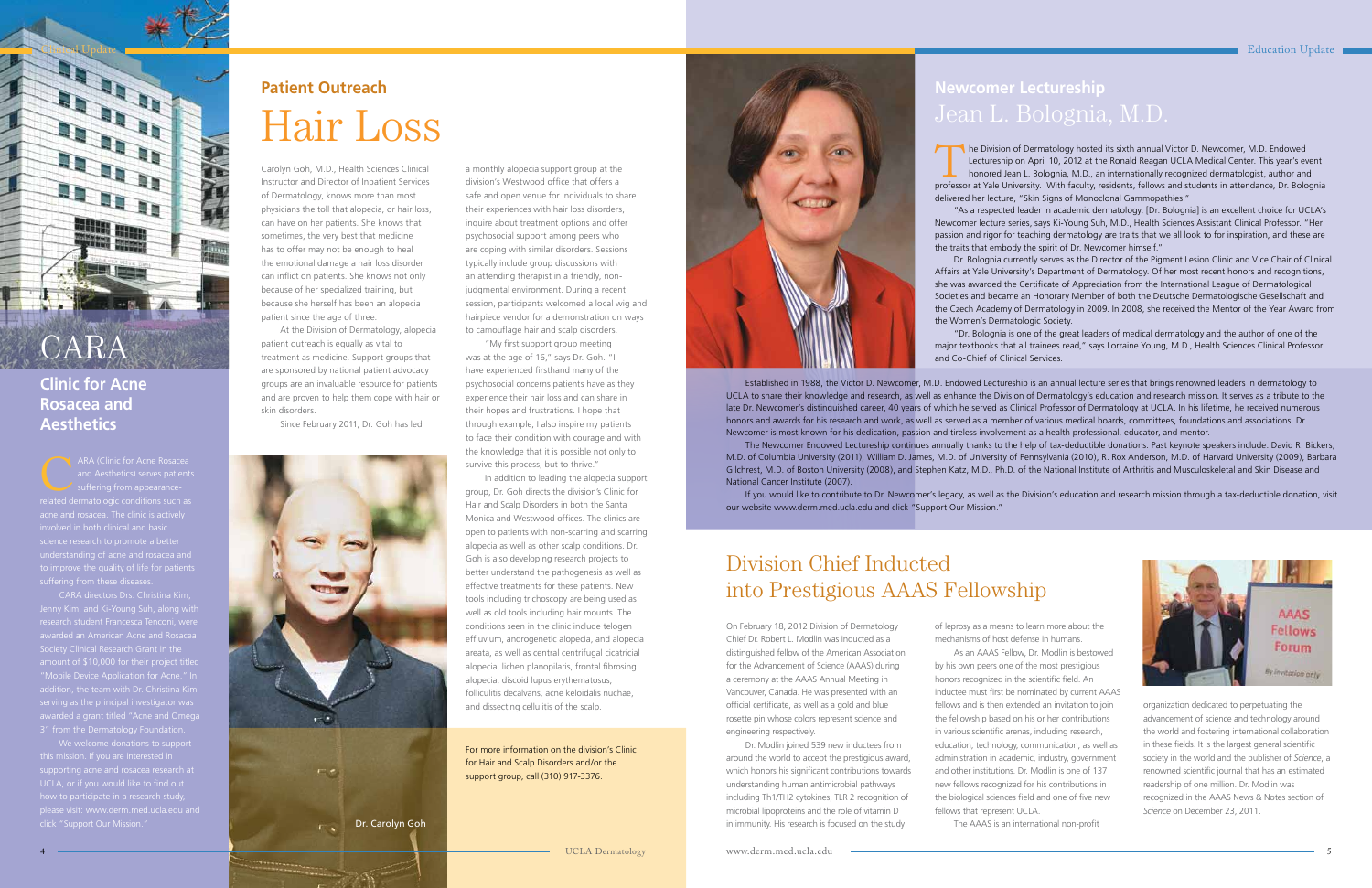

## Reunion at the AAD

UCLA Dermatology Brings Together Past and Present Faculty and Alumni

### The Gift that Keeps Giving

#### A Conversation with Joseph W. Landau, M.D., Former Acting President of One of the Division's Most Generous Donors

J

oseph W. Landau, M.D. is the former acting president of the Dermatologic Research Foundation of California, Inc. (DRF), a now dissolved nonprofit organization whose mission was to develop dermatologic research and methods for the diagnosis and treatment of skin diseases. UCLA's Division of Dermatology has benefited tremendously from the DRF's unwavering support and generosity for over a decade. Under Dr. Landau's leadership last April, the DRF awarded \$720,000 to the division's Dermatology Research and Education Fund, which continues to support key dermatologic research and education programs. We recently spoke with Dr. Landau to discuss his role with the organization that has made a lasting impact on

the division.

Can you tell us a little bit about the DRF and

the work that was done there?

The research foundation was organized in 1966 by then chief Thomas H. Sternberg, M.D., who also founded and directed the UCLA Division of Dermatology, and by Louis Weiner.M.D. and his wife, who were clinical attending dermatologists at the time. The whole purpose was to support

dermatology research with money that was originally raised from outside donations and pharmaceutical companies.

#### Did your involvement with the DRF start at its inception?

The DRF was established in 1966, but I wasn't with them until I became part of the full-time staff in the late 60's. Harry Levitt, M.D. was a member of the board and was with the DRF from the very beginning until the foundation was dissolved last year. He's in his 90's now.

#### What inspired the DRF's decision to primarily support UCLA's Division of Dermatology with its philanthropy throughout the years?

An executive committee unanimously approved the decision to support UCLA and donate most of the foundation's assets to UCLA when the DRF dissolved. Most of us were affiliated with UCLA and saw a need. It's a great division and they could always use money to help new and promising investigators get started so that they can obtain additional grants.

#### How are you affiliated with UCLA?

I received my dermatology training from UCLA in 1962. From 1964 to 1974, I was a member of the full-time staff in dermatology, and since 1974, I've been on the clinical staff in the pediatric dermatology clinic. I'm a general dermatologist but my specific interest is in pediatric dermatology. I was originally trained in pediatrics and served on pediatric boards, as well.

#### What is the Dermatology Foundation Education and Research Grant?

Last year when the DRF dissolved, we decided to transfer all the funds to UCLA Dermatology, which helped establish this research fund. An endowment committee has been appointed to help advise on how to distribute the money within the division based on an application process, and the fund's primary purpose is to enable investigators to generate preliminary data that can lead to federal and private funding. This endowment committee is made up of Robert L. Modlin, M.D., Teresa Soriano, M.D., Jenny Kim, M.D., Ph.D., and myself.

#### What can others do to help the division's cause?

I would encourage everyone to give to UCLA's Division of Dermatology. We've supported a lot of young investigators who are just starting out in their careers and they can use the additional funding.

#### Jenny Kim Laboratory

Dr. Jenny Kim, Associate Professor of Clinical Medicine, on behalf of the Kim Laboratory and as a Founding Board Member of the American Acne and Rosacea Society (AARS), gave the keynote speech on May 9 at the 2012 AARS meeting at the Society for Investigative Dermatology (SID) meeting in Raleigh, North Carolina. Four members of the Kim lab also gave a research presentation at the SID, including Suzanne Berkowitz, George Agak, Aslan Pirouzmanesh and Min Qin. Aslan also received the prestigious AARS Research Grant for his work in Dr. Kim's laboratory. Dr. Kim's laboratory continues to study skin immunity and defense mechanisms and continues to collaborate actively with multidisciplinary groups on campus to advance applied sciences in dermatology. For more information

about Dr. Kim's lab and philanthropy please visit: www.derm.med.ucla.edu.

### Roger Lo Laboratory

Dr. Roger Lo, Assistant Professor-in-Residence, was honored by election in 2012 as a member of the prestigious American Society for Clinical Investigation (ASCI). The ASCI is an honor society of physician-scientists who translate findings in the laboratory to the advancement of clinical practice. Founded in 1908, the Society is home to more than 3,000 members who are in the upper ranks of academic medicine and industry. His laboratory continues to be at the forefront of melanoma research, having made important strides in understanding B-RAF inhibitor resistance mechanisms, its toxicity, and its combination with

other agents to augment patient response and reduce suffering. Work from his laboratory this past year has resulted in high-impact publications in *The New England Journal of Medicine*, *Nature Communications*, *Nature*, and *Cancer Discovery*. His publication in *Cancer Discovery* was featured by the 2012 Annual Meeting of the American Association for Cancer Research in Chicago as ground-breaking in translational cancer medicine and received wide press coverage. He has lectured nationally over the past year at Stanford, Yale, USC and cancer centers at MD Anderson, Vanderbilt-Ingram, and Memorial Sloan-Kettering. Dr. Lo along with his colleague in oncology at UCLA Jonsson Comprehensive Cancer Center, Dr. Antoni Ribas, are co-chairing the largest international melanoma meeting, bringing the 2012 Society for Melanoma Research Meeting to Los Angeles in November.

#### Lloyd Miller Laboratory

Dr. Lloyd Miller, Assistant Professor-in-Residence, and his laboratory are developing innovative immunomodulatory and vaccination strategies to provide a therapeutic advantage against skin infections caused by staph (Staphylococcus aureus) and MRSA (methicillin-resistant Staphylococcus aureus). This work has direct clinical relevance because the numbers of staph infections have reached epidemic proportions and virulent MRSA strains are becoming increasingly resistant to antibiotic therapy. Dr. Miller's findings have published in the *Journal of Clinical Investigation* in 2010 and the *Journal of Investigative Dermatology* in 2011. A summary of Dr. Miller's work and future directions of his research was recently published in *Nature* 

*Reviews Immunology* in 2011 in an article titled "Immunity against Staphylococcus aureus cutaneous infections."

### Robert Modlin Laboratory

There were two outstanding publications from the Modlin lab this year that involve the study of leprosy and provide new insight into the human immune system. Philip Liu, Ph.D., Assistant Professor-in-Residence, led the study published in the February 2012 issue of *Nature Medicine* that identifies the set of microRNAs that regulate the antimicrobial response to infection. MicroRNAs are regulatory RNAs that inhibit gene expression. In this case, Dr. Liu found that the leprosy bacteria induce a specific microRNA that

inhibited the vitamin D-dependent antimicrobial pathway. Mirjam Schenk, Ph.D., previously a postdoctoral scholar, now a Visiting Assistant Researcher, led the study published in the April 2012 issue of *Nature Medicine* that identifies a novel mechanism by which monocytes can be differentiated into dendritic cells, involving a cytokine called interleukin-32. Both of these studies identify new therapeutic targets for intervening in infectious and inflammatory diseases of the skin. Most recently, Dr. Schenk received the 2012 Chancellor's Award for Postdoctoral Research, which recognizes the important contributions that postdoctoral scholars make to the interrelated missions of research, teaching, and public service at UCLA.

UCLA's Division of Dermatology held its reunion on March 16, 2012 during the 70th Annual American Academy of Dermatology (AAD) Meeting in San Diego. About 100 attendees, including former and current division alumni and faculty, gathered at the San Diego Marriott Marquis & Marina to catch up with fellow associates, as well as network with other industry professionals.

 This year's reunion welcomed several of the division's past residents, some of whom began the residency program more than 30 years ago.

"It was terrific to re-connect with old friends at the UCLA dermatology AAD reunion," said Teresa Soriano, M.D., Health Sciences Associate Clinical Professor and an alumnus of the Dermatology Residency and Mohs Surgery Fellowship Program. "The relationships I have made being part of the UCLA Division of Dermatology—my colleagues and the residents and fellows—have been invaluable and one of the reasons I remain on faculty at UCLA."

 The division hosts its reunion to coincide with the AAD Annual Meeting, a convention that brings together the largest and most influential dermatology group in the United States. The AAD, whose mission is to promote leadership in dermatology and excellence in patient care through education, research and advocacy, holds a membership of over 17,000 and represents virtually all practicing dermatologists in the U.S., as well as some international dermatologists.

"I was quite impressed by the attendance of alumni, faculty, and residents," said Melvin Chiu, M.D., M.P.H., Health Sciences Assistant Clinical Professor and an alumnus of the Dermatology Residency Program. "This was certainly the best attended AAD reunion in recent memory. It was great to see old friends and meet new ones. I look forward to attending the next reunion!"



#### Research Updates